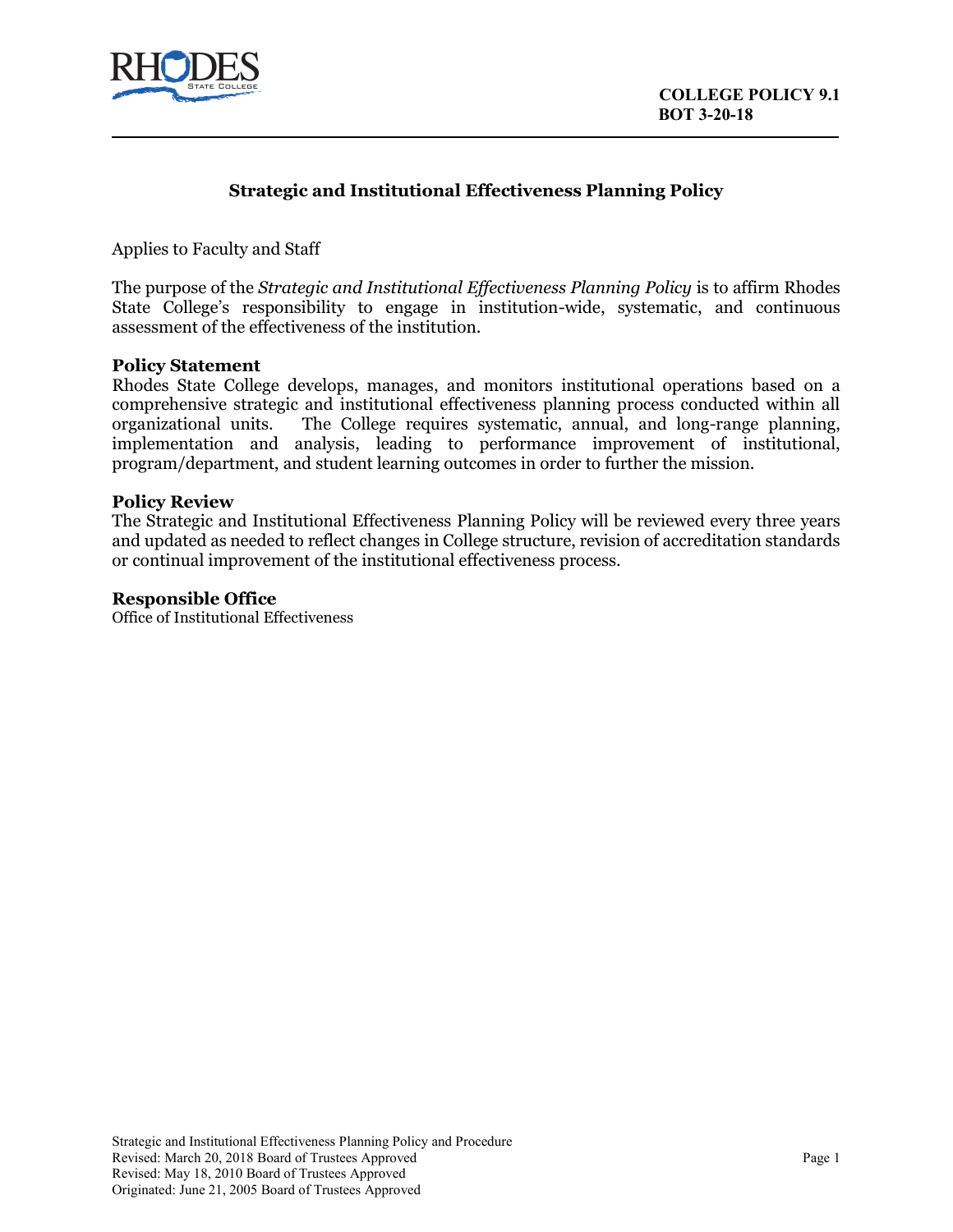

# **Strategic and Institutional Effectiveness Planning Procedure**

Applies to Faculty and Staff

The purpose of the *Strategic and Institutional Effectiveness Planning (SIEP) Procedure* is to ensure clear, consistent and sustainable processes in alignment with the *Strategic and Institutional Effectiveness Planning Policy*.

Under the direction of the President, the faculty, administration, and staff of Rhodes State College will participate in an ongoing planning, implementation, assessment and improvement cycle for both student-learning outcomes and administrative-services outcomes. The Vice President of Institutional Effectiveness/Assistant to the President for Planning will coordinate the SIEP process and, through the offices of Institutional Research and Assessment, provide consultation to all College personnel regarding: (a) the processes and procedures outlined within the SIEP Operations Manual; (b) measurement and assessment; (c) quantitative analysis; (d) survey development; (e) research design, for identified areas of study; and (f) related topics that support planning, assessment, and decision-making at the unit and institutional levels.

## **Strategic Planning**

The College will have a formal strategic plan that incorporates an environmental scan, mission review, decisions regarding priorities and budgets, and Board of Trustees approval. The faculty and staff will be involved in developing the plan and will be included in the structure by which the plan is implemented. The institution will maintain a current strategic plan through which the institution's mission is advanced in accordance with the strategic directions and guiding principles established by the President in collaboration with the executive administration.

## **Institutional Effectiveness**

The College will have a formal process by which systematic assessment of institutional effectiveness is conducted and the results used to achieve institutional improvement. The institution and each of its units will identify key performance measures to assess applicable student learning outcomes and functioning of services, specifically related to:

- 1. General education core skills and abilities at entry and exit;
- 2. Technical competencies;
- 3. Degree programs; and Non-credit Training
- 4. Academic and administrative support services and/or functions.

The faculty and staff will be involved in developing assessment processes and included in the structure by which those processes are implemented and used for improvement.

## **Strategic and Institutional Effectiveness Planning Budget Process**

The institutional planning, assessment, and improvement processes are expected to contribute to the realization of Rhodes State's vision, mission, goals, and strategic initiatives. The institution and each unit will link its substantive budget allocations and other major academic and administrative decisions to its planning and assessment processes in order to improve institutional effectiveness.